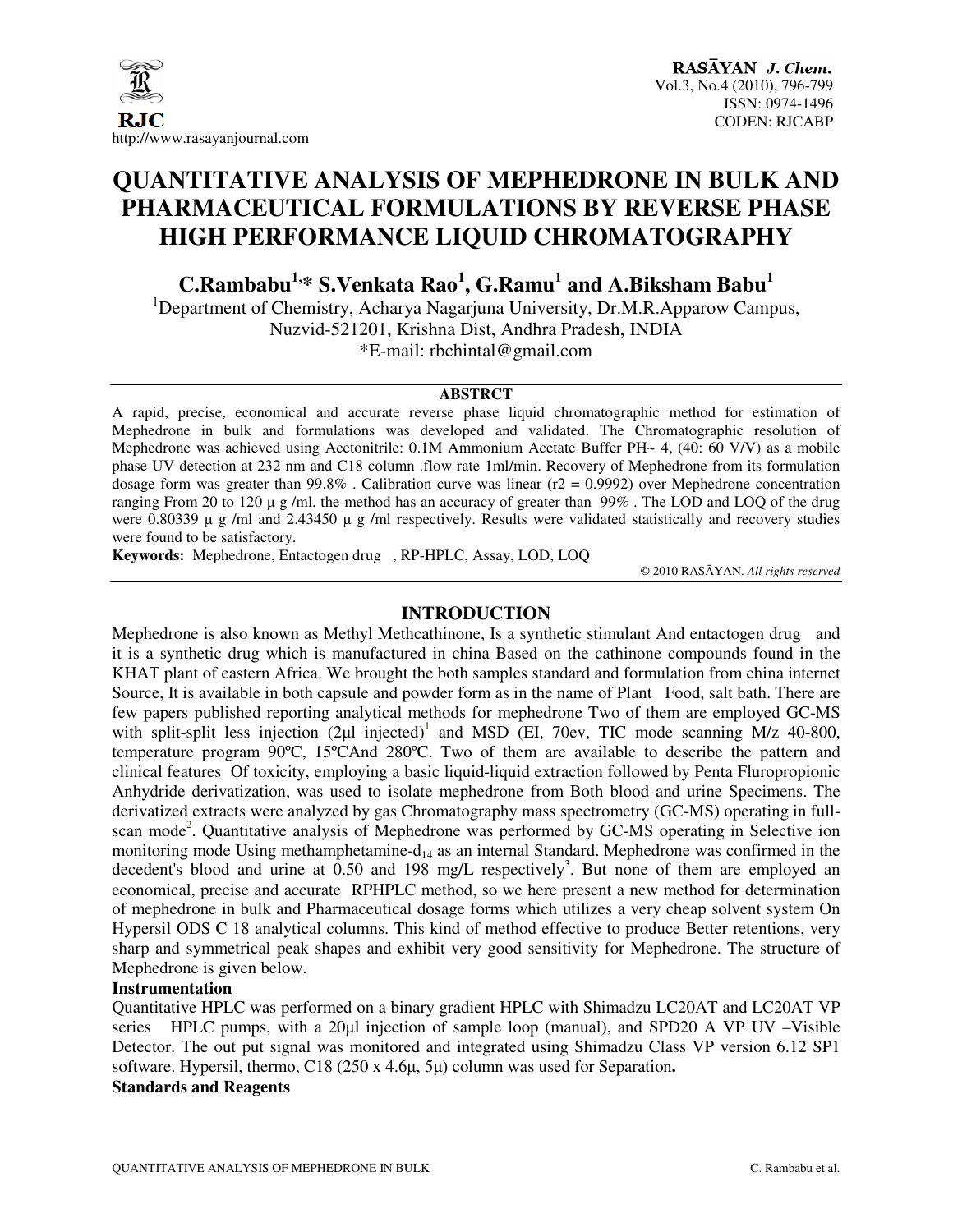Mephedrone and its formulation capsules were purchased from internet sourcing from china and drotovirine is gifted by Chandra labs .Acetonitrile HPLC grade, Ammonium Acetate were purchased from Merck

#### **Preparation of Standard Drug Solution**

50mg each of Mephedrone and Drotavirine (IS) were accurately weighed and transferred in two separate 50 ml of volumetric flask containing 25ml of mobile phase and sonicated for 10 min, diluted with mobile phase up to the lower meniscus mark and filtered it through 0.45µmemberane filter to get the stock solution of 1mg /ml



# **EXPERIMENTAL**

#### **Chromatographic Conditions**

The mobile phase used in this study was a mixture of Acetonitrile and Phospharicacid (buffer PH~4) 40:60 V/V, then the content was solicited for 30 min for degassing purpose and then filtered through 0.45 µ (pore diameter) filter . The mobile phase was pumped from the solvent reservoir to the column at a flow rate of 1.0ml/min. the eluents were monitored at 230 nm. The column temperature was maintained ambient through out the experiment.

## **Calibration of Standards**

Calibration standards were prepared by spiking working standard into mobile phase containing 25ml volumetric flask to yield concentrations of 20. 40. 60, 80, 100, 120µg/ml and the final volume was made up to the mark. The represented data was shown in Table- 1. Chromatograms are obtained 20 µl aliquot was injected into the analytical column. The resultant peak areas of the drug and internal standard were measured. Calibration curve was plotted between peak area ratios of drug and internal standard against concentration of the drug.

## **RESULTS AND DISCUSSION**

The standard solution of Mephedrone was injected into the HPLC system. The system suitability parameters were evaluated and found to be within the limits. The USP tailing factor, Number of Theorical Plates, and %RSD were found to be 0.941, 2887, and 0.299 respectively. Linearity of the detector response to the concentration of the standard drug was established by plotting a graph to concentration of Mephedrone versus average area of two peak areas and determining regression parameters. A series of six solutions of were prepared in the concentration range of about 20.0µg/ml to 120µg/ml corresponding to 20% to 120% of target concentration. Each solution was injected into the system and recorded the chromatogram under the standard chromatographic conditions. A graph was plotted to concentration in µg/ml on X-axis versus response on Y-axis (Fig.-2). The detector response was found to be linear with a correlation coefficient of 0.9996. The results were summarized in Table-1.

Precision and accuracy of the developed method was studied by preparing three different concentration solutions of Mephedrone with in the linearity limits equivalent to about 80%, 100%, and 120% of the target concentration the drug. These solutions were prepared in triplicate for each spike level and assayed as per standard method. The % recovery was calculated and found to be within limits. The results were summarized in Table-2and Table-3. Specificity and selectivity of the method was assessed by preparing a drug concentration 100  $\mu$  g/ml from pure drug stock and commercial sample stock in selected mobile phase and analyzed. The HPLC chromatograms were recorded for the drug matrix showed almost no other peaks within a retention time range of 7 min (Figure 3). Thus the HPLC method developed in this study is selective for Mephedrone.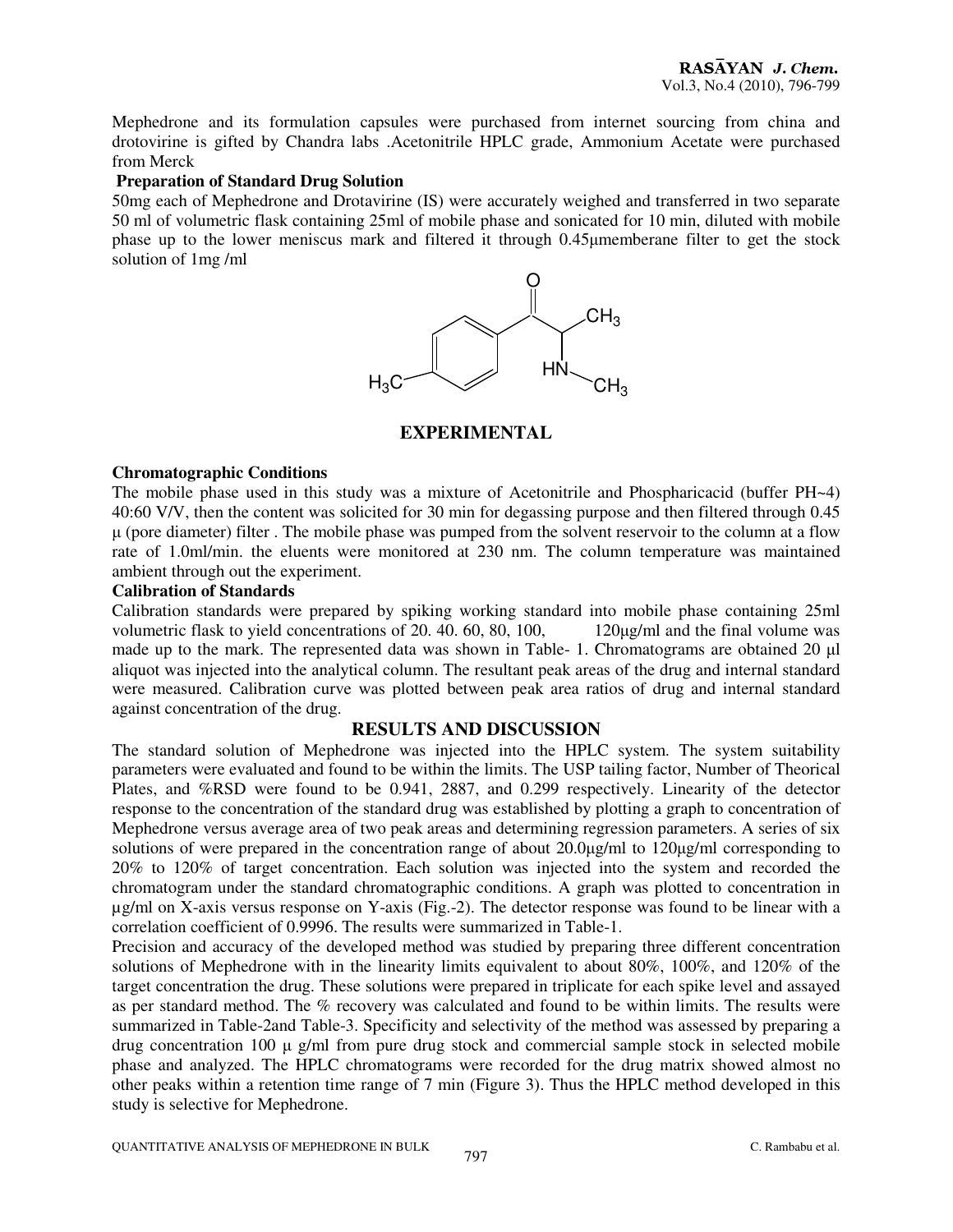## RASAYAN J. Chem. Vol.3, No.4 (2010), 796-799

Recovery of mephedrone from its formulations was studied by preparing finely powdered formulation dosage and accurately weighed sample of formulation equivalent to 50 mg Mephedrone was extracted with Acetonitrile in a 50ml volumetric flask using ultra sonicator. This solution was diluted with mobile phase, so as to obtain a concentration in the range of linearity previously determined. An aliquot (100 µg /ml) of the internal standard was added to the sample solution prior to the dilution. All determinations were carried out in five replicates. The represented data was shown in Table-5.



|                                                           |                                             | Table-1: System Suitability    |                            |                        |  |
|-----------------------------------------------------------|---------------------------------------------|--------------------------------|----------------------------|------------------------|--|
| S.No.                                                     |                                             | Suitability Parameter          |                            | Value of the Parameter |  |
|                                                           |                                             | Number of Theoretical Plates   |                            | 2887                   |  |
| 2                                                         | <b>Tailing Factor</b>                       |                                |                            |                        |  |
| 3                                                         | $%$ RSD                                     |                                | 0.299                      |                        |  |
|                                                           | Table-2: Linearity of the Detector Response |                                |                            |                        |  |
| Concentration µg/ml                                       | Peak Area Ratio                             | <b>Statistical Parameters</b>  |                            |                        |  |
| 20                                                        | 374.766                                     | Slope                          | 17.639                     |                        |  |
| 40                                                        | 696.456                                     | Intercept                      | 22.33                      |                        |  |
| 60                                                        | 1087.744                                    | Correlation Coefficient 0.9994 |                            |                        |  |
| 80                                                        | 1416.262                                    | <b>LOD</b>                     | 0.80339                    |                        |  |
| 100                                                       | 1746.432                                    | LOQ                            | 2.4345                     |                        |  |
| 120                                                       | 2112.450                                    |                                |                            |                        |  |
|                                                           |                                             |                                |                            |                        |  |
|                                                           |                                             | Table-3: Precision             |                            |                        |  |
| Concentration µg/ml                                       |                                             | Peak Area                      |                            | $%$ RSD <sup>a</sup>   |  |
| 80                                                        |                                             | 1413.821                       |                            | 0.299                  |  |
| <sup>a</sup> Each value is average of five determinations |                                             |                                |                            |                        |  |
|                                                           |                                             | Table-4: Accuracy Studies      |                            |                        |  |
| Mixture of pure and                                       |                                             |                                |                            |                        |  |
| Formulation                                               | Concentration of Formulation                |                                | %Recovery of the Pure Drug | %RSD <sup>b</sup>      |  |

| Fig-1: HPLC chromatogram of Mephedrone (standard) |  |  |
|---------------------------------------------------|--|--|
|---------------------------------------------------|--|--|

| <sup>b</sup> Each is average of five determinations |
|-----------------------------------------------------|
|-----------------------------------------------------|

 $80\%$  80  $\mu$ g/ml 100.0232 0.025234 100% 100 µg/ml 99.9919 0.017496 120% 120 µg/ml 100.0046 0.019342